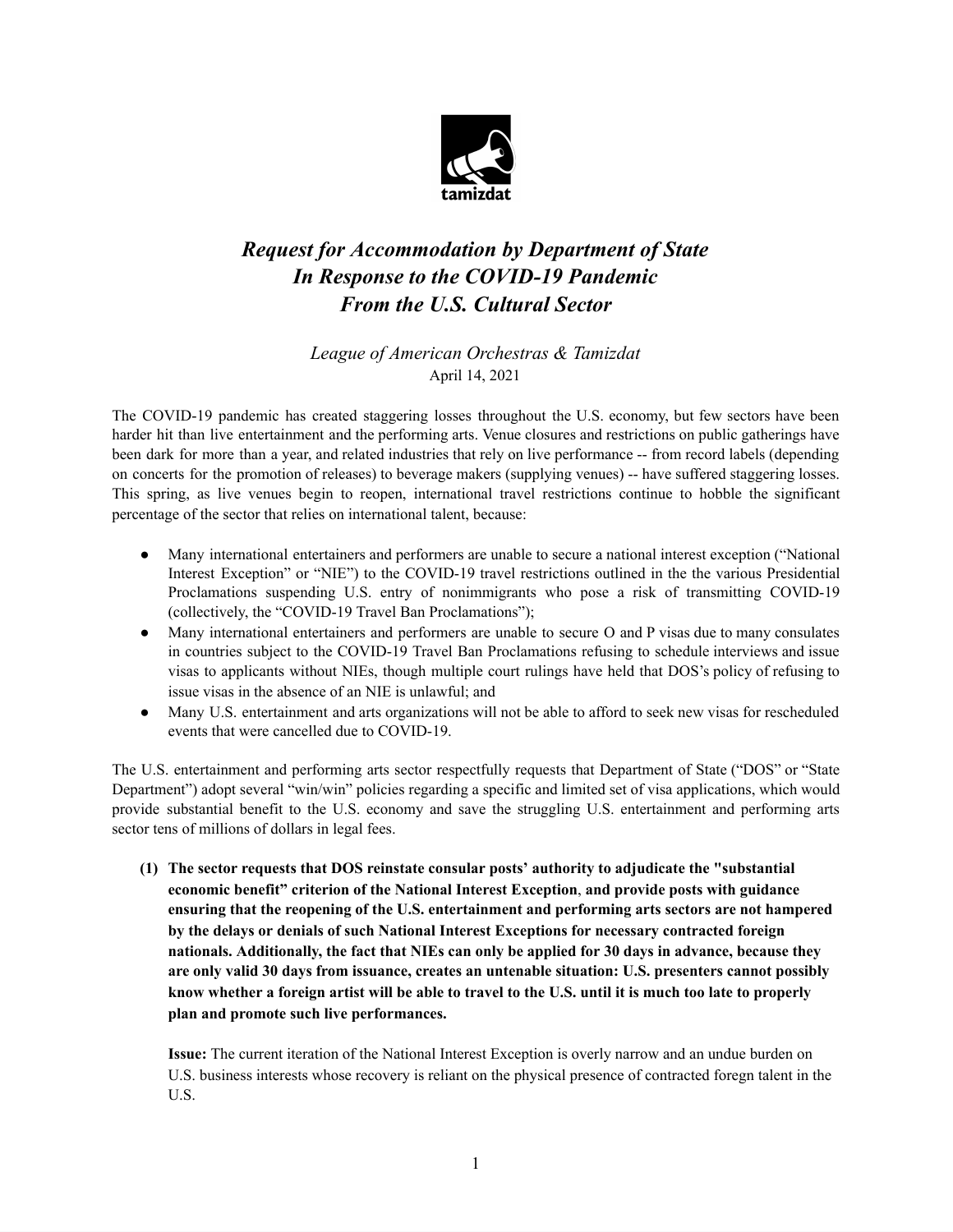**Rule:** The prior administration provided guidance on the National Interest Exception that applied to various travel ban proclamations and included provisions whereby the State Department could determine that certain nonimmigrants qualified for the NIE if they were, "engaging in temporary travel that [provided] a substantial economic benefit to the U.S." On March 2, 2021, the State Department issued updated guidance that removed this "substantial economic benefit" criterion from DOS's purview and adjudication of the National Interest Exception and replaced it with an exception for, "travelers providing vital support for critical infrastructure sectors, or directly linked supply chains." This new criterion creates additional hurdles for the U.S. artist visa process. Additional obstacles are created by the fact that there is currently a 30-day limit on the validity of the NIE, meaning that U.S. presenters that wish to present international talent for the benefit of the U.S. economy and international cultural exchange can only apply for an NIE 30 days in advance of travel. This makes it virtually impossible for U.S. presenters to plan and promote a show with any assurance that their international talent will be granted NIEs.

**Recommendation:** DOS should reinstate consular posts' authority to adjudicate the "substantial economic benefit" criterion of the National Interest Exception, and provide posts with guidance ensuring that the reopening of the U.S. entertainment and performing arts sectors are not hampered by the delays or denials of such NIEs for necessary contracted foreign nationals. Such guidance should recommend that all holders of approved O and P petitions who are contracted for competition or performance in the U.S. should be granted NIEs. This would include all such athletes, performing artists, and entertainers, and their essential support personnel. Additionally, the validity of a foreign artist's NIE must be extended beyond the current 30-day limit, so that U.S. presenters can secure NIEs for foreign talent with sufficient time to plan and promote their events.

#### **(2) The sector requests that U.S. consulates in countries subject to the COVID-19 Travel Ban Proclamations resume issuing visas.**

**Issue:** Most U.S. consulates in countries subject to the COVID-19 Travel Ban Proclamations continue to refuse to issue visas to individuals who have not been granted NIEs. However, the travel restrictions allow anyone to travel to the U.S. from countries not listed in the pandemic travel bans, which creates a situation where banned-country travelers who must travel to the U.S. for engagements are compelled to seek visas as third-country nationals in non-banned countries. This result is neither in the State Department's interest or the "national interest." Furthermore, multiple court rulings have held that DOS's policy of refusing to issue visas in the absence of an NIE is unlawful.

**Rule:** Under 8 U.S.C. § 1182(f) and the COVID-19 Travel Ban Proclamations, certain immigrants and nonimmigrants who pose a high risk of transmitting COVID-19 are banned from entering the U.S. DOS has *incorrectly* interpreted the statutory authority at 8 U.S.C. § 1182(f) to mean that issuance of a visa is precluded if the visa applicant is subject to a suspension of entry under § 1182(f) (absent an exemption such as the National Interest Exception). This practice ignores the fact that 8 U.S.C. § 1185(d) carefully delineates between the consular interview step and the port-of-entry step, by providing that, "Nothing in this section shall be construed to entitle an alien to whom a permit to enter the United States has been issued [such as a visa] to enter the United States if, upon arrival in the United States, he is found to be inadmissible." Moreover, multiple courts have ruled that a § 1182(f) suspension of entry does not mean that DOS may establish a policy whereby officers refuse to process and issue visas to impacted visa applicants (*See*, *Gomez v. Trump*, No. 20-cv-01419 (APM), 2020 WL 5367010 at \*45 (D.D.C. Sept. 04, 2020); In *Milligan v. Pompeo*, No. 20-cv-2631 (JEB), 2020 WL 6799156 at \*10 (D.D.C. Nov. 19, 2020); *Young v. Trump*, No. 20-cv-07183-EMC, 2020 WL 7319434 (N.D. Cal. Dec. 22, 2020); *Tate v. Pompeo*, No. 20-cv-3249 (BAH), 2021 US Dist. Lexis 8813 (D.D.C. Jan 16, 2021)).

**Recommendation:** All U.S. consulates must resume the normal and timely processing of O-1B, O-2, P-1B, P-2, P-3, P-1S, P-2S, and P-3S visas.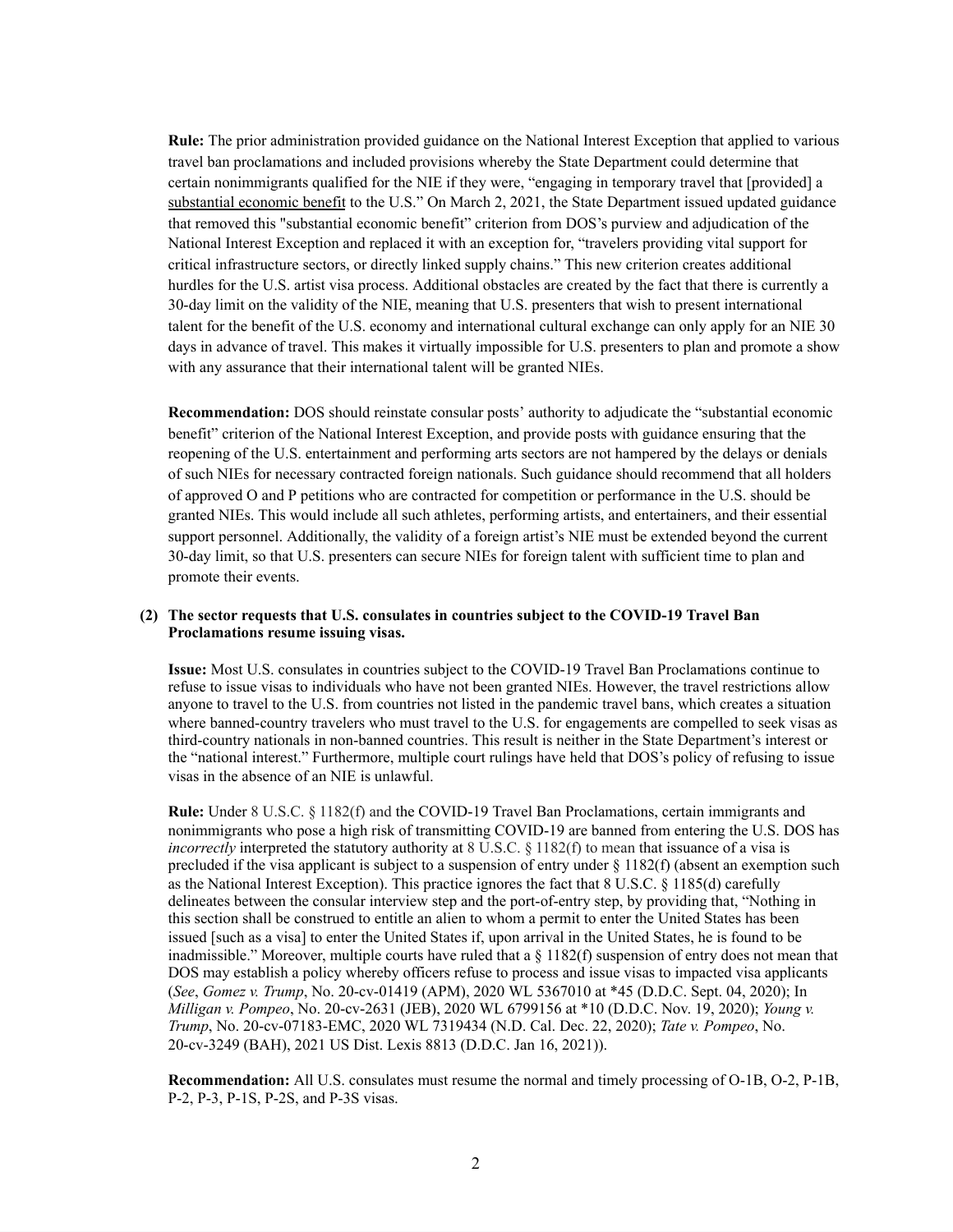#### **(3) The sector requests the creation of a viable mechanism for altering visa validity dates to accommodate rescheduled tours and engagements.**

**Issue**: Thousands of foreign entertainers and artists secured O and P visas prior to the COVID-19 pandemic, and many of those visas were rendered wholly or partially unusable by COVID-19 travel restrictions and event cancellations. The legal and administrative costs of securing new visas for rescheduled events will cost the U.S. cultural sector as much as \$60,000,000, a sum that is untenable for a sector that has already been devastated by over a year of closures.

**Rule:** 22 CFR § 41.55(c) and 22 CFR § 41.56(c) state that, "the period of validity of a visa issued on the basis of paragraph (a) to this section must not exceed the period indicated in the petition, [notification or confirmation] [confirmation or extension of stay] required in paragraph (a)(2) of this section." 9 FAM 402.13 and 9 FAM 402.14 reflect these Federal Regulation guidelines, providing that the validity of O and P visas may not exceed the period of validity approved to accord O or P status.

**Recommendation:** Regarding O-1B, O-2, P-1B, P-2, P-3, P-1S, P-2S, and P-3S beneficiaries with approved visas or approved I-797B forms with the validity dates that are wholly or partially between the dates March 13, 2020 and December 31, 2020, DOS should consider petitioners' requests to amend beneficiaries' visa validity periods, notwithstanding the validity dates indicated on the approved I-797B. Petitioners' requests should establish to a preponderance standard that a substantial amount of the employment contemplated in the original I-129 petition was impossible or impracticable due to COVID-19 travel and public gathering restrictions, and that the new planned employment is substantially similar to the cancelled employment, by providing the following:

- a new DS-160:
- completion of a new consular interview;
- a statement from the petitioner requesting the revised validity period, the span of which should not exceed the total number of days approved in the original validity period;
- evidence of the rescheduling of the contemplated employment; and
- for itinerary-based petitions, a revised itinerary.

22 CFR § 41.55(c) and 22 CFR § 41.56(c) should be temporarily revised to provide consular officers with more flexibility to amend visa validity dates for the aforementioned visa classifications (irrespective of the validity dates contained in the USCIS-approved petitions) and to incorporate the above proposed provisions and solution. 9 FAM 402.13 and 9 FAM 402.14 should be amended accordingly.